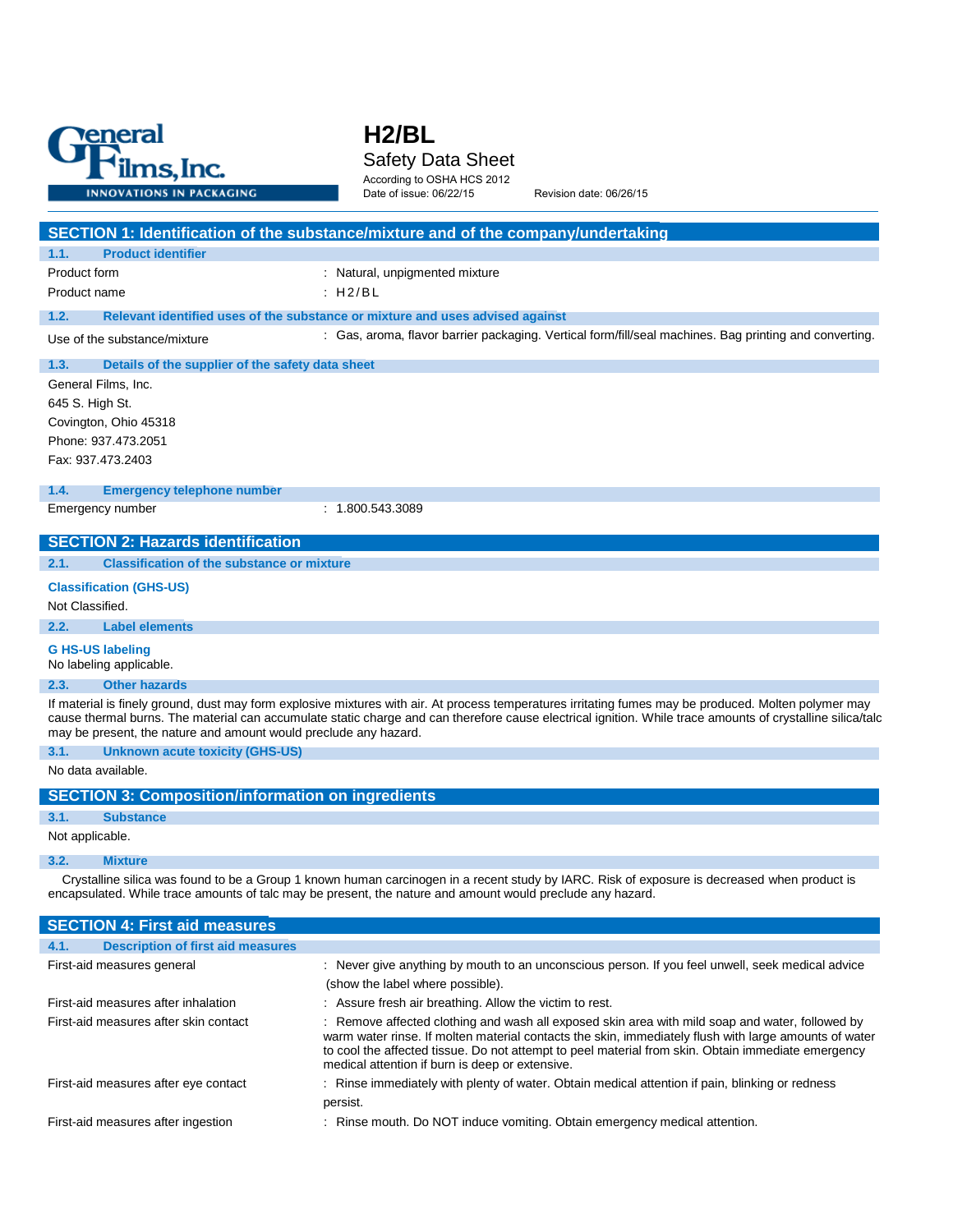#### **4.2. Most important symptoms and effects, both acute and delayed**

| 4.Z.                                                          | <u>MOSt important symptoms and effects, both acute and delayed</u>                                                                                                                                                                                                                                                                 |
|---------------------------------------------------------------|------------------------------------------------------------------------------------------------------------------------------------------------------------------------------------------------------------------------------------------------------------------------------------------------------------------------------------|
| Symptoms/injuries                                             | : Not expected to present a significant hazard under anticipated conditions of normal use.                                                                                                                                                                                                                                         |
| 4.3.                                                          | Indication of any immediate medical attention and special treatment needed                                                                                                                                                                                                                                                         |
| No additional information available                           |                                                                                                                                                                                                                                                                                                                                    |
| <b>SECTION 5: Firefighting measures</b>                       |                                                                                                                                                                                                                                                                                                                                    |
| 5.1.<br><b>Extinguishing media</b>                            |                                                                                                                                                                                                                                                                                                                                    |
| Suitable extinguishing media                                  | : Foam. Dry powder. Carbon dioxide. Water spray. Sand.                                                                                                                                                                                                                                                                             |
| Unsuitable extinguishing media                                | : Do not use a heavy water stream. The application of                                                                                                                                                                                                                                                                              |
|                                                               | high velocity water will only spread the burning surface                                                                                                                                                                                                                                                                           |
|                                                               | layer. Use extinguishing measures that are appropriate to                                                                                                                                                                                                                                                                          |
|                                                               | local circumstances and the surrounding environment.                                                                                                                                                                                                                                                                               |
| 5.2.<br>Special hazards arising from the substance or mixture |                                                                                                                                                                                                                                                                                                                                    |
| open flame.                                                   | Carbon monoxide, olefinic and paraffinic compounds, trace amounts of organic acids, ketones, aldehydes and alcohols may be formed. When fighting<br>fire take precautionary measures with polyolefin dust particles in the atmosphere that are combustible and may be explosive. Avoid sparks, heat, and                           |
| 5.3.<br><b>Advice for firefighters</b>                        |                                                                                                                                                                                                                                                                                                                                    |
| Firefighting instructions                                     | : Use water spray or fog for cooling exposed containers. Exercise caution when fighting any<br>chemical fire. Prevent fire-fighting water from entering environment. The material will burn although<br>it is not easily ignited. Avoid generating dust if material is ground up finely, at risk of a potential<br>dust explosion. |
| Protection during firefighting                                | : Do not enter fire area without proper protective equipment, including respiratory protection.                                                                                                                                                                                                                                    |
| <b>SECTION 6: Accidental release measures</b>                 |                                                                                                                                                                                                                                                                                                                                    |
| 6.1.                                                          | Personal precautions, protective equipment and emergency procedures                                                                                                                                                                                                                                                                |
| 6.1.1.<br>For non-emergency personnel                         |                                                                                                                                                                                                                                                                                                                                    |
| <b>Emergency procedures</b>                                   | : Evacuate unnecessary personnel. Avoid tripping hazard.                                                                                                                                                                                                                                                                           |
| 6.1.2.<br>For emergency responders                            |                                                                                                                                                                                                                                                                                                                                    |
| Protective equipment                                          | Equip cleanup crew with proper protection.                                                                                                                                                                                                                                                                                         |
| <b>Emergency procedures</b>                                   | : Ventilate area.                                                                                                                                                                                                                                                                                                                  |
| 6.2.<br><b>Environmental precautions</b>                      |                                                                                                                                                                                                                                                                                                                                    |
|                                                               | Prevent entry to sewers and public waters. Notify authorities if film enters sewers or public waters.                                                                                                                                                                                                                              |
|                                                               |                                                                                                                                                                                                                                                                                                                                    |
| 6.3.<br>Methods and material for containment and cleaning up  |                                                                                                                                                                                                                                                                                                                                    |
| Methods for cleaning up                                       | : On land, pick up into clean, dry containers. Store away from<br>other materials.                                                                                                                                                                                                                                                 |
|                                                               | All recovered material should be packaged, labeled, transported and<br>disposed of or reclaimed in conformance with applicable laws and<br>regulations and in conformance with good engineering practices.<br>Reclaim where possible.                                                                                              |
| 6.4.<br><b>Reference to other sections</b>                    |                                                                                                                                                                                                                                                                                                                                    |
| See Section 8. Exposure controls and personal protection.     |                                                                                                                                                                                                                                                                                                                                    |
| <b>SECTION 7: Handling and storage</b>                        |                                                                                                                                                                                                                                                                                                                                    |
| 7.1.<br><b>Precautions for safe handling</b>                  |                                                                                                                                                                                                                                                                                                                                    |
| Precautions for safe handling                                 | : Wash hands and other exposed areas with mild soap and water before eating, drinking or                                                                                                                                                                                                                                           |
|                                                               | smoking and when leaving work. Provide good ventilation in process area to prevent formation of<br>vapor. Spilled material can make walking hazardous. Keep away from sources of ignition.                                                                                                                                         |
| 7.2.                                                          | Conditions for safe storage, including any incompatibilities                                                                                                                                                                                                                                                                       |
| Storage conditions                                            | : Keep in the original container in a cool, dry, well ventilated place away from sunlight: Keep<br>container closed when not in use. Use good housekeeping practice during storage, handling<br>and transferring. Take measures to prevent buildup of electrostatic charge.                                                        |

- Incompatible products in the strong bases. Strong acids.
- Incompatible materials **incompatible materials** : Sources of ignition. Direct sunlight.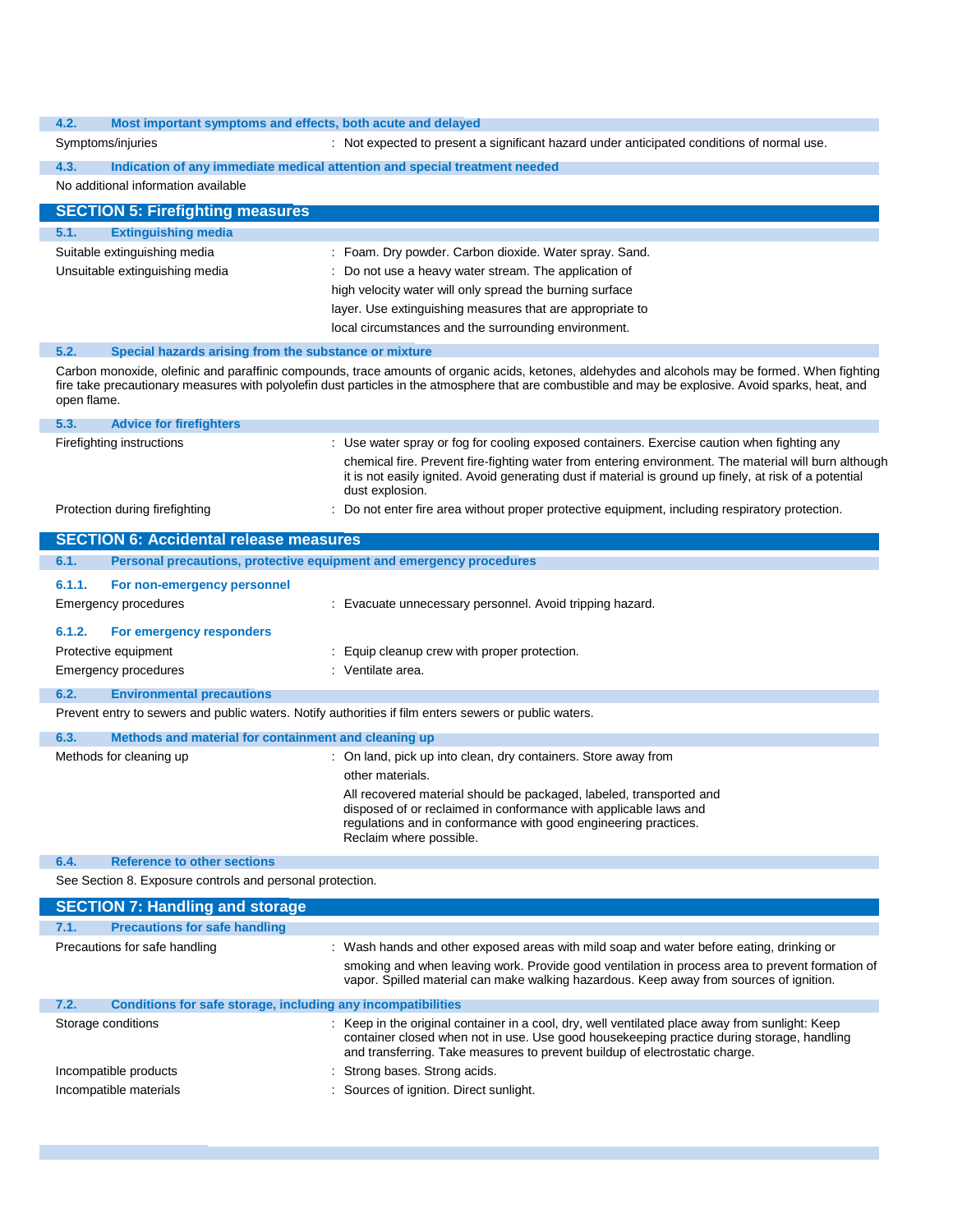## **7.3. Specific end use(s)**

No additional information available

## **SECTION 8: Exposure controls/personal protection**

## **8.1. Control parameters**

Selection of appropriate personal protective equipment should be based on an evaluation of the performance characteristics of the protective equipment relative to the task(s) to be performed, conditions present, duration of use, and the hazards and/or potential hazards that may be encountered during use. Use good personal hygiene practices. Ventilate area to prevent accumulation of dust and fumes.

| <b>Exposure controls</b><br>8.2. |                                                                                                |
|----------------------------------|------------------------------------------------------------------------------------------------|
| Personal protective equipment    | : Avoid all unnecessary exposure.                                                              |
| Hand protection                  | : Wear protective gloves.                                                                      |
| Eye protection                   | : Chemical goggles or safety glasses.                                                          |
| Respiratory protection           | : If film ground into dust, wear appropriate respirator in compliance with OSHA Subpart I (29) |
|                                  | CFR 1910.134).                                                                                 |
| Other information                | : Do not eat, drink or smoke during use                                                        |

## **SECTION 9: Physical and chemical properties**

| Information on basic physical and chemical properties<br>9.1. |   |                                      |
|---------------------------------------------------------------|---|--------------------------------------|
| Physical state                                                |   | : Solid                              |
| Appearance                                                    | ÷ | Film                                 |
| Color                                                         |   | Colorless                            |
| Odor                                                          |   | : Faint, mild hydrocarbon odor.      |
| Odor threshold                                                |   | No data available                    |
| pH                                                            |   | Not Applicable                       |
| Relative evaporation rate (butyl acetate=1)                   |   | : No data available                  |
| Melting point range                                           |   | $: 104^{\circ}$ C - 191 $^{\circ}$ C |
| Boiling point                                                 |   | Not Applicable                       |
| Flash point                                                   |   | Not Applicable                       |
| Auto-ignition temperature                                     |   | : >400 $^{\circ}$ C                  |
| Decomposition temperature                                     |   | : $>300$ °C                          |
| Flammability (solid, gas)                                     |   | : No data available                  |
| Vapor pressure                                                |   | : No data available                  |
| Relative vapor density at 20 °C                               |   | : No data available                  |
| Relative density                                              |   | $~1$ 0.90 - 0.98                     |
| <b>Water Solubility</b>                                       |   | Negligible                           |
| Log Pow                                                       |   | No data available                    |
| Log Kow                                                       |   | No data available                    |
| Viscosity, kinematic                                          |   | No data available                    |
| Viscosity, dynamic                                            |   | No data available                    |
| Explosive properties                                          |   | No data available                    |
| Oxidizing properties                                          |   | No data available                    |
| <b>Explosive limits</b>                                       |   | No data available                    |
|                                                               |   |                                      |

# **SECTION 10: Stability and reactivity**

#### **10.1. Reactivity**

Does not react with air, water or other common materials.

### **10.2. Chemical stability**

The product is stable under normal conditions.

### **10.3. Possibility of hazardous reactions**

Hazardous decomposition of products is not expected under normal conditions. Hazardous polymerization will not occur.

### **10.4. Conditions to avoid**

Direct sunlight. Extremely high or low temperatures. Avoid contact with excessive heat, oxidizers, sparks or open flame.

**10.5. Incompatible materials**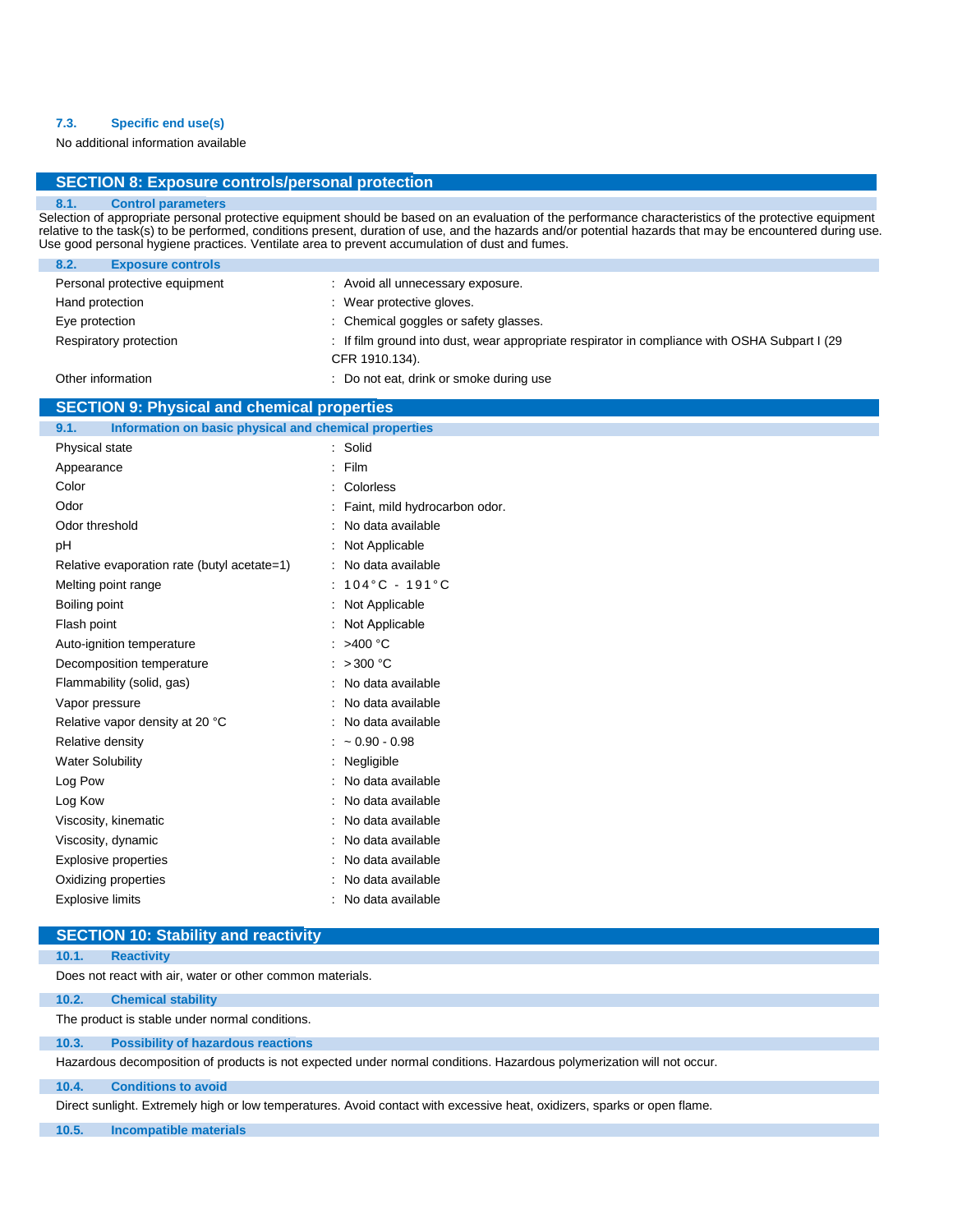Strong acids. Strong bases. Some materials may be softened by hydrocarbons.

### **10.6. Hazardous decomposition products**

Carbon monoxide, Carbon dioxide, water vapor, oligomers, waxes, and other hydrocarbons.

| <b>SECTION 11: Toxicological information</b>                        |                                                                                                                                                                                                                                                                                                                                                                                                                                                                                                                                                                                                                                           |
|---------------------------------------------------------------------|-------------------------------------------------------------------------------------------------------------------------------------------------------------------------------------------------------------------------------------------------------------------------------------------------------------------------------------------------------------------------------------------------------------------------------------------------------------------------------------------------------------------------------------------------------------------------------------------------------------------------------------------|
| Information on toxicological effects<br>11.1.                       |                                                                                                                                                                                                                                                                                                                                                                                                                                                                                                                                                                                                                                           |
| Acute toxicity                                                      | : Not classified                                                                                                                                                                                                                                                                                                                                                                                                                                                                                                                                                                                                                          |
| Skin corrosion/irritation                                           | : Not classified                                                                                                                                                                                                                                                                                                                                                                                                                                                                                                                                                                                                                          |
| Serious eye damage/irritation                                       | : Not classified                                                                                                                                                                                                                                                                                                                                                                                                                                                                                                                                                                                                                          |
| Respiratory or skin sensitization                                   | : Not classified                                                                                                                                                                                                                                                                                                                                                                                                                                                                                                                                                                                                                          |
| Germ cell mutagenicity                                              | : Not classified                                                                                                                                                                                                                                                                                                                                                                                                                                                                                                                                                                                                                          |
| Carcinogenicity                                                     | : Not classified                                                                                                                                                                                                                                                                                                                                                                                                                                                                                                                                                                                                                          |
| Reproductive toxicity                                               | : Not classified                                                                                                                                                                                                                                                                                                                                                                                                                                                                                                                                                                                                                          |
| Specific target organ toxicity (single exposure)                    | : Not classified                                                                                                                                                                                                                                                                                                                                                                                                                                                                                                                                                                                                                          |
| Specific target organ toxicity (repeated exposure) : Not classified |                                                                                                                                                                                                                                                                                                                                                                                                                                                                                                                                                                                                                                           |
| Aspiration hazard                                                   | : Not classified                                                                                                                                                                                                                                                                                                                                                                                                                                                                                                                                                                                                                          |
| Potential Adverse human health effects:                             | : This product contains Polymerized Olefins which, during thermal processing, can release vapors<br>and gases which are irritating to the mucous membranes of the eyes, mouth, throat and lungs. Avoid<br>prolonged exposure to avoid the risk of pulmonary edema. Inhalation may cause discomfort or<br>irritation to the respiratory tract and nasal passages. May be irritating to eyes and skin. . Prolonged<br>and repeated inhalation of crystalline silica containing dust in excess of appropriate exposure limits<br>may cause silicosis, a lung disease. This would only be a risk if film is finely ground into dust, which is |

not its intended use.

| <b>SECTION 12: Ecological information</b>                  |                                                                                                                                      |
|------------------------------------------------------------|--------------------------------------------------------------------------------------------------------------------------------------|
| 12.1.<br><b>Toxicity</b>                                   |                                                                                                                                      |
| No additional information available.                       |                                                                                                                                      |
| <b>Persistence and degradability</b><br>12.2.              |                                                                                                                                      |
| This material is not expected to be readily biodegradable. |                                                                                                                                      |
| <b>Bioaccumulative potential</b><br>12.3.                  |                                                                                                                                      |
| Does not bioaccumulate.                                    |                                                                                                                                      |
| <b>Mobility in soil</b><br>12.4.                           |                                                                                                                                      |
| This product is insoluble and floats in water.             |                                                                                                                                      |
| <b>Other adverse effects</b><br>12.5.                      |                                                                                                                                      |
| Effect on ozone layer                                      | : No additional information available.                                                                                               |
| Effect on the global warming                               | : No known ecological damage caused by this product.                                                                                 |
| Other information                                          | : Avoid release to the environment. May be a choking hazard to aquatic organisms if material<br>released into water.                 |
| <b>SECTION 13: Disposal considerations</b>                 |                                                                                                                                      |
| 13.1.<br><b>Waste treatment methods</b>                    |                                                                                                                                      |
| Waste disposal recommendations                             | : Dispose in a safe manner in accordance with local/national<br>regulations. Do not attempt to dispose by uncontrolled incineration. |
| Ecology - waste materials                                  | : Avoid release to the environment.                                                                                                  |
| <b>SECTION 14: Transport information</b>                   |                                                                                                                                      |
| <b>ADR</b>                                                 |                                                                                                                                      |
| Transport document description.<br><b>Transport by sea</b> |                                                                                                                                      |

No additional information available.

**Air transport**

No additional information available.

## **SECTION 15: Regulatory information**

## **15.1. US Federal regulations**

Ongoing occupational hygiene, medical surveillance programs, site emission or spill reporting may be required by Federal or State regulations. Check for applicable regulations.